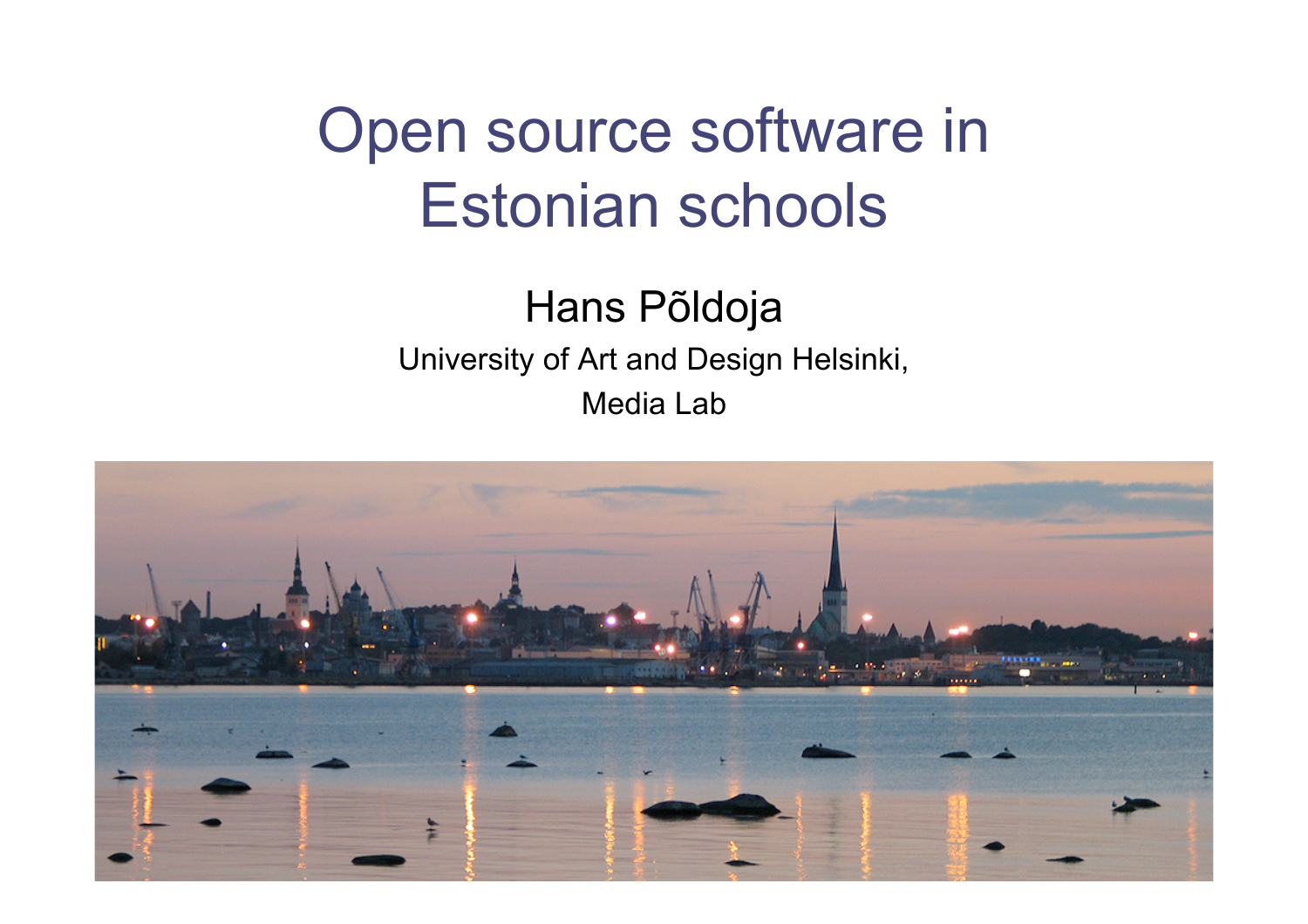# Outline of the presentation

- National ICT programmes and current educational software
- Activities by Estonian open source community
- Virtual learning environments and CMS's
- Community based open source project: VIKO
- Open Content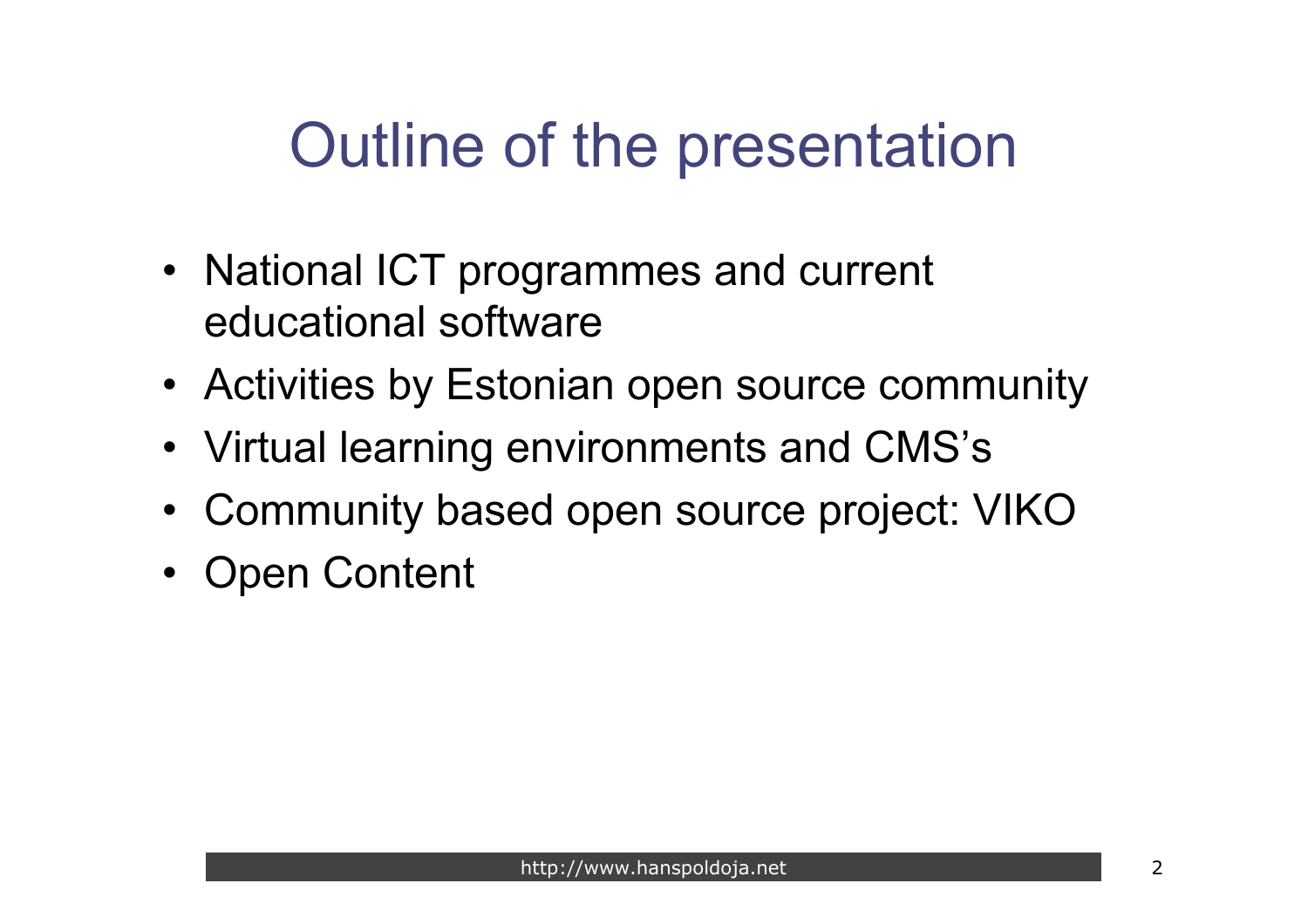## ICT programmes for Estonian schools

- Tiger Leap programme 1997-2000
	- Priorities: computers, internet connection, basic teacher training and educational software
- Phare ISE programme "Information Systems in Education" 1997-2000
- Tiger Leap Plus programme 2001-2005
	- Priorities: ICT competencies, virtual learning, sustainable development of infrastructure, collaboration of all parties involved
- Tiger Leap Foundation: http://www.tiigrihype.ee/eng/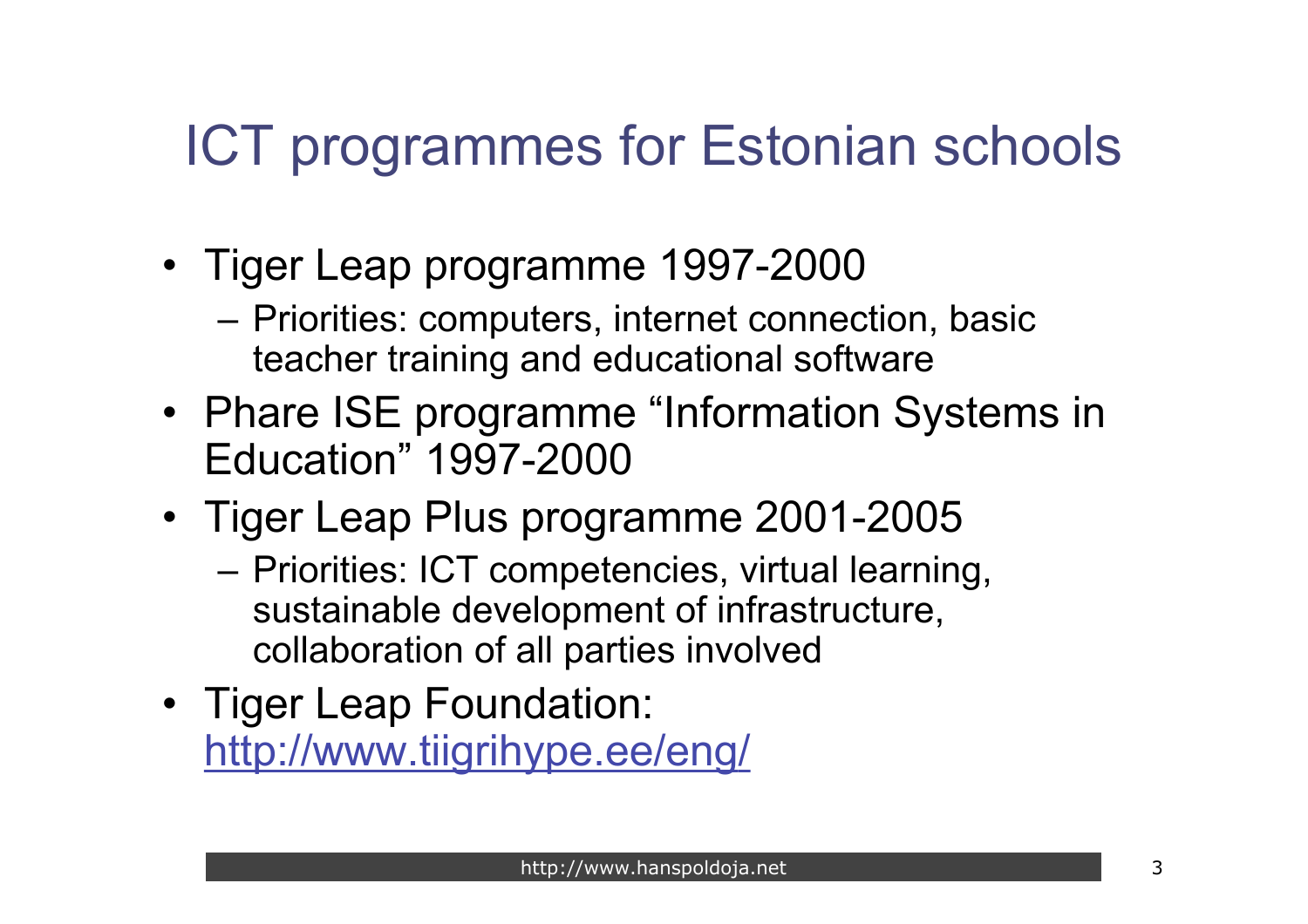# Educational software

- Software development financed by Tiger Leap:
	- Various websites and CD-ROM's with HTML content
	- Testing environment APSTest and various readymade tests
	- Simulation envrironment "Hiking Across Estonia"
	- Virtual learning environment VIKO
- Purchased software:
	- EuroPLUS Reward, Lingua Land, The Chemistry Set, Open Physics, MathSoft StudyWorks, Kid Pix Studio, Encarta Encyclopedia, Encarta World Atlas, etc (more than 30 different programs).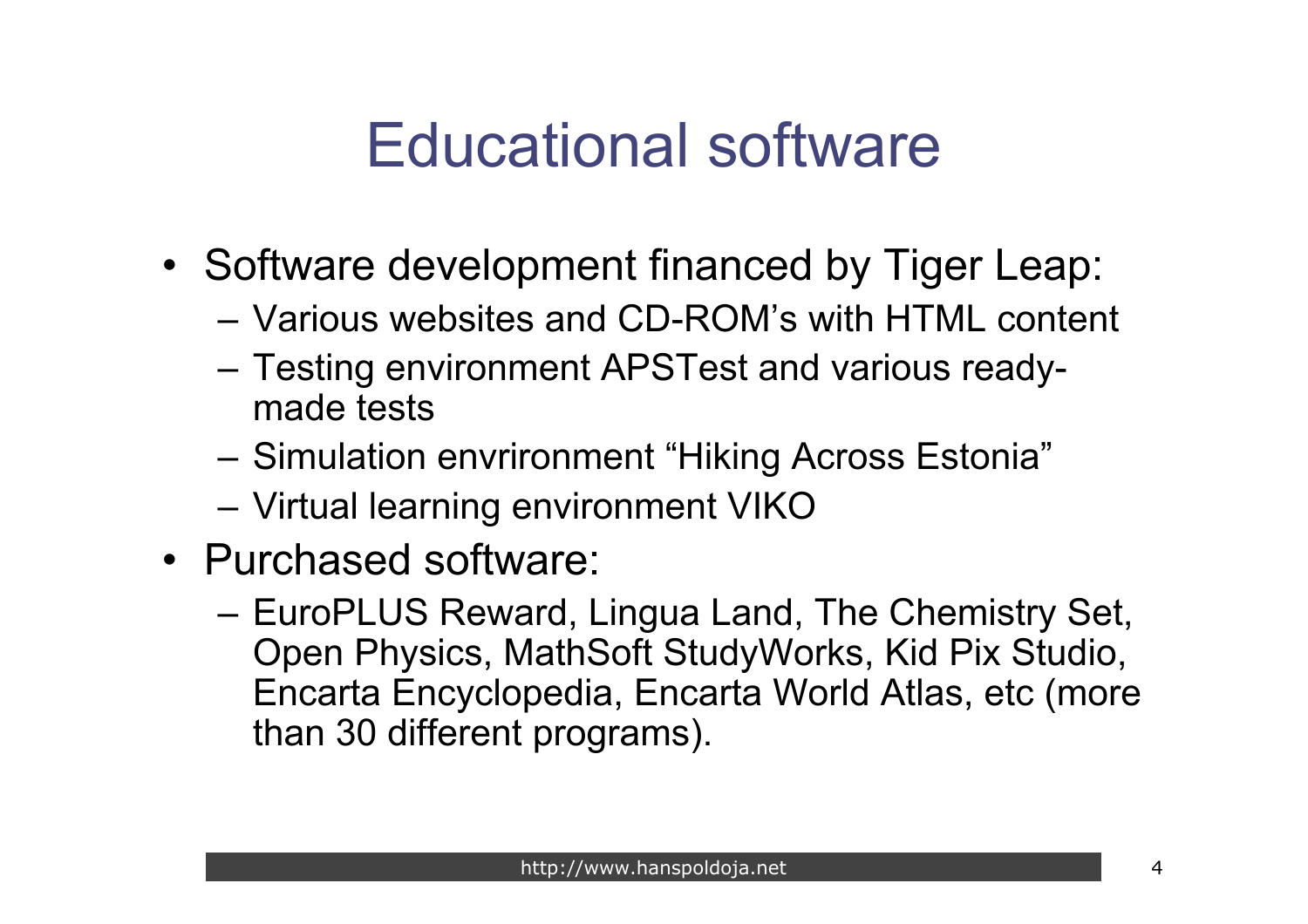# Current situation

- Between 18...24 students per computer
- Between 5...8 teachers per computer
- 98% of schools have broadband internet connection
- File server operating system:
	- $-47 \%$  Linux
	- 13 % Windows and Linux
- Desktop PC-s operating system:
	- $-3\%$  Linux
- Office software:
	- 14 % OpenOffice

(01.03.2004)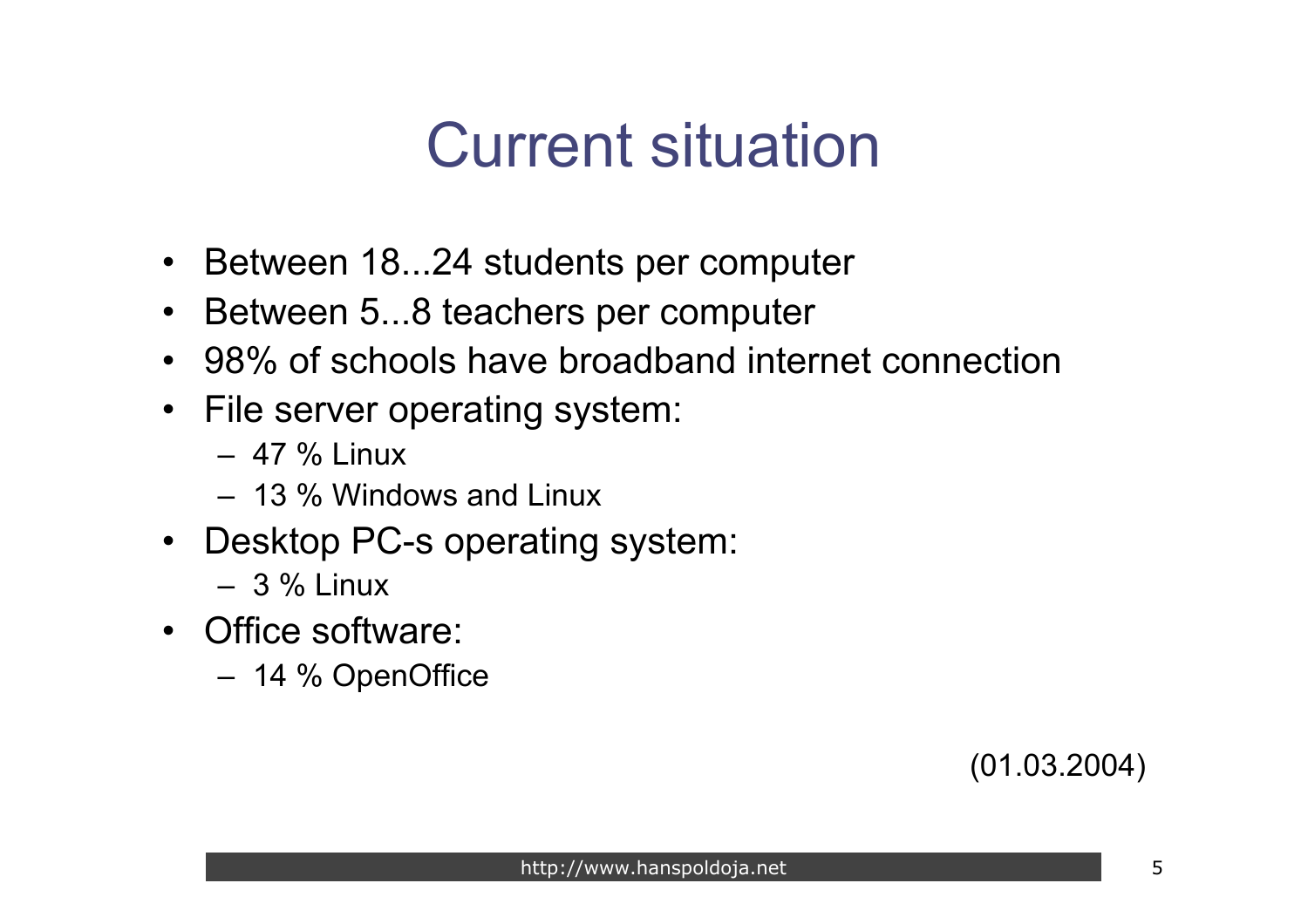### Activities by open source community

- Localization of OpenOffice.org
- Several small research studies in University of Tartu
- Development of school linux distribution by Nordtech, Cybernetica and Offline.ee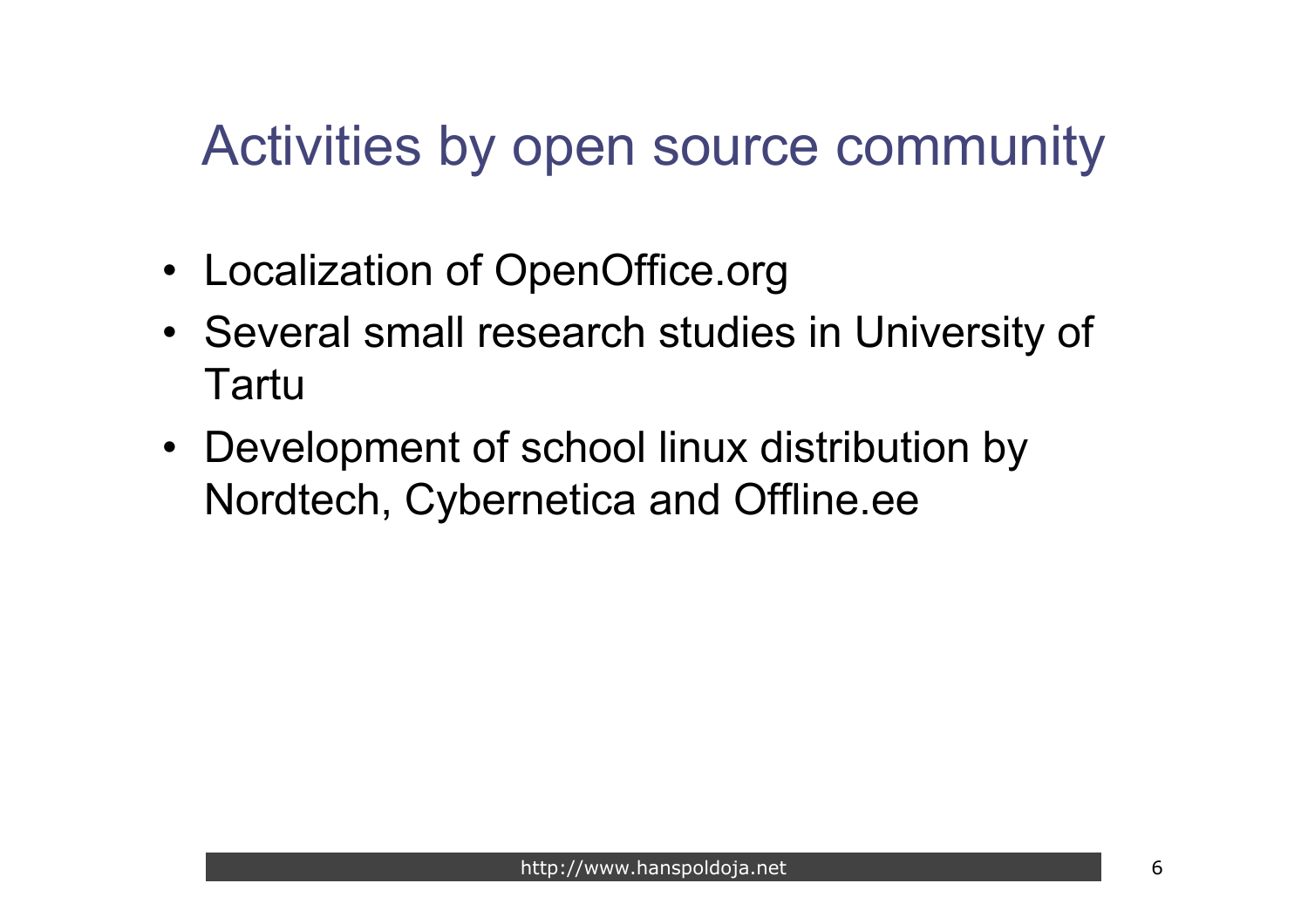# Educational software and WINE

- WINE is environment for running Windows software under Linux
- Educational software was tested under WINE environment in University of Tartu
	- 56 programs tested, 21 of them worked without problems
	- 15 of 34 Tiger Leap financed programs working
	- Working examples: MathSoft StudyWorks
	- Not working examples: Open Physics 2.0, Lingua Land, Kid Pix Studio, The Chemistry Set, Encarta World Atlas 1998
	- Some of the HTML-based software works only with Internet Explorer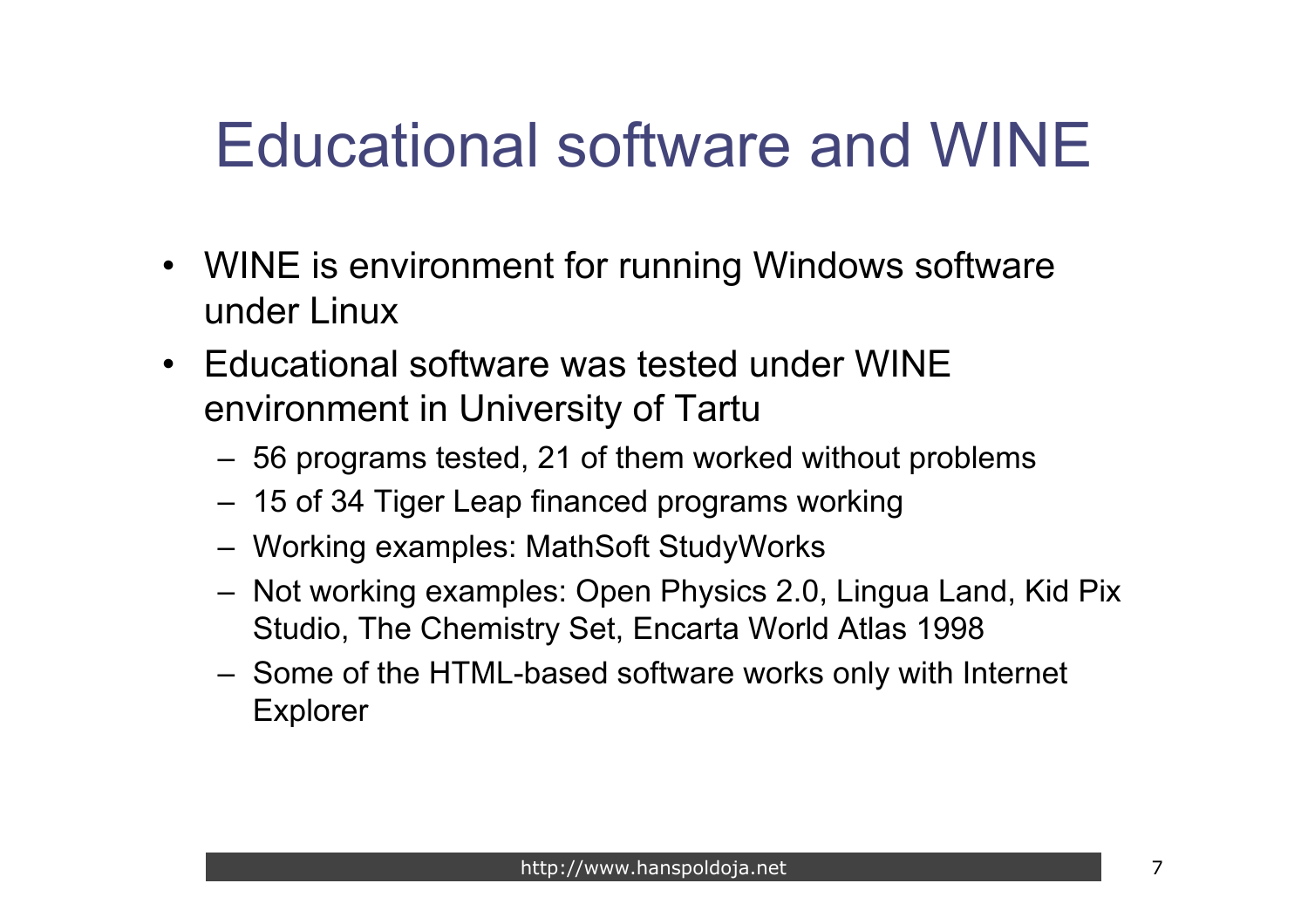### Linux distribution for Estonian schools

- Based on Mandrake
- Localized version of OpenOffice.org 2.0
- Estonian speller and hyphenation tools
- 50 educational programs (mathematics, languages, ...)
- Handbook about the distribution
- Support services (online forum, demonstrations)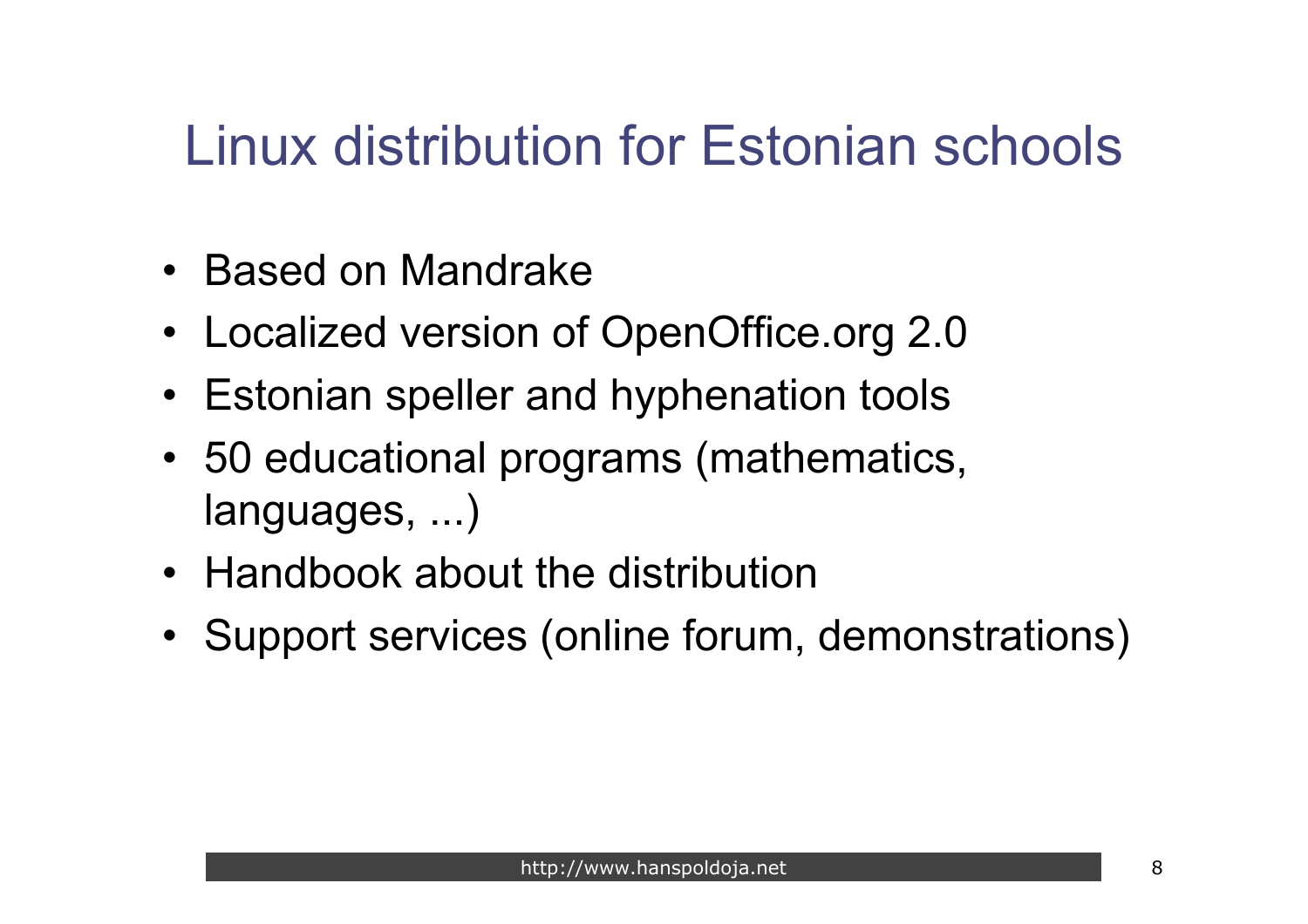### Obstacles in switching to Linux

- Microsoft is offering Windows and Office with really cheap price ("Partners in Learning" programme)
- Schools often do not have enough skills to switch from Windows to Linux
- IT companies are not ready to provide large scale support to open source operating systems
- Open source community does not fully understand the needs of schools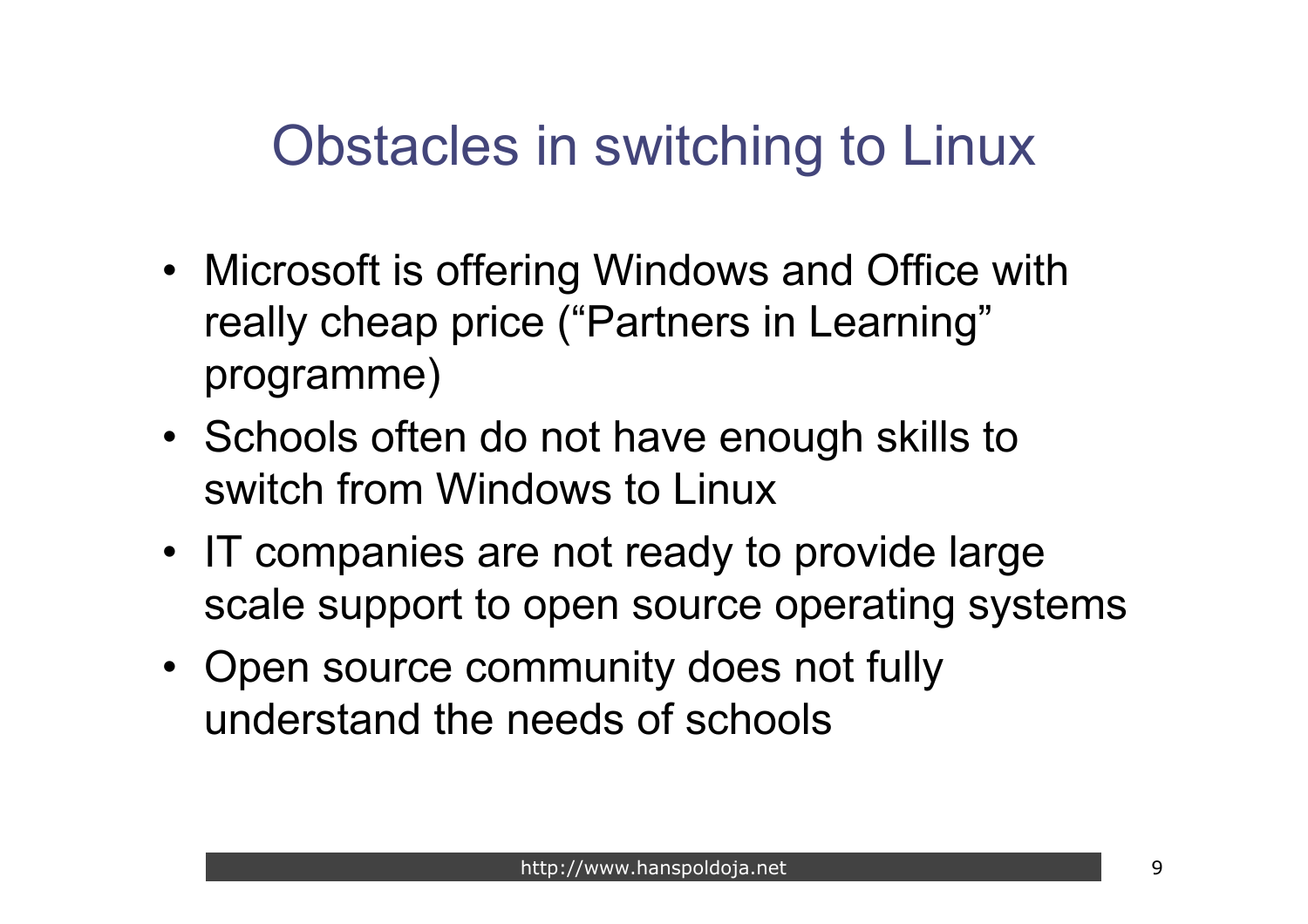## Open source VLE's

• VIKO - simple learning environment used in about 30 Estonian schools

http://www.htk.tpu.ee/viko/

• IVA - full-featured LMS used in Tallinn Pedagogical University and some schools

http://www.htk.tpu.ee/iva/

- Fle3 http://fle3.uiah.fi
- Moodle http://moodle.org/
- ILIAS http://www.ilias.uni-koeln.de/ios/
- LearnLoop http://learnloop.sourceforge.net/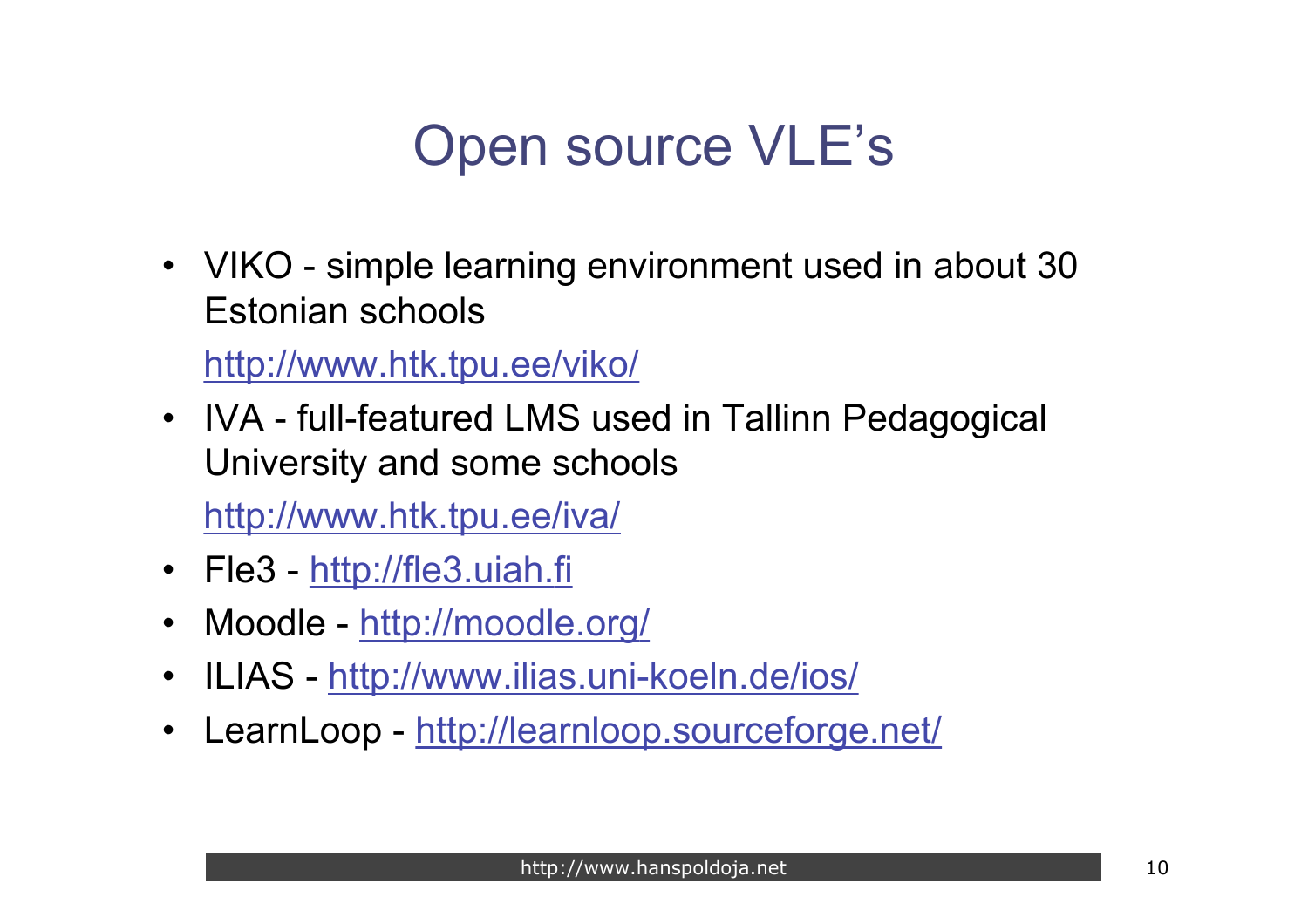# Open source CMS's

- Drupal http://www.drupal.org
- Plone http://www.plone.org
- Development of school CMS based on Plone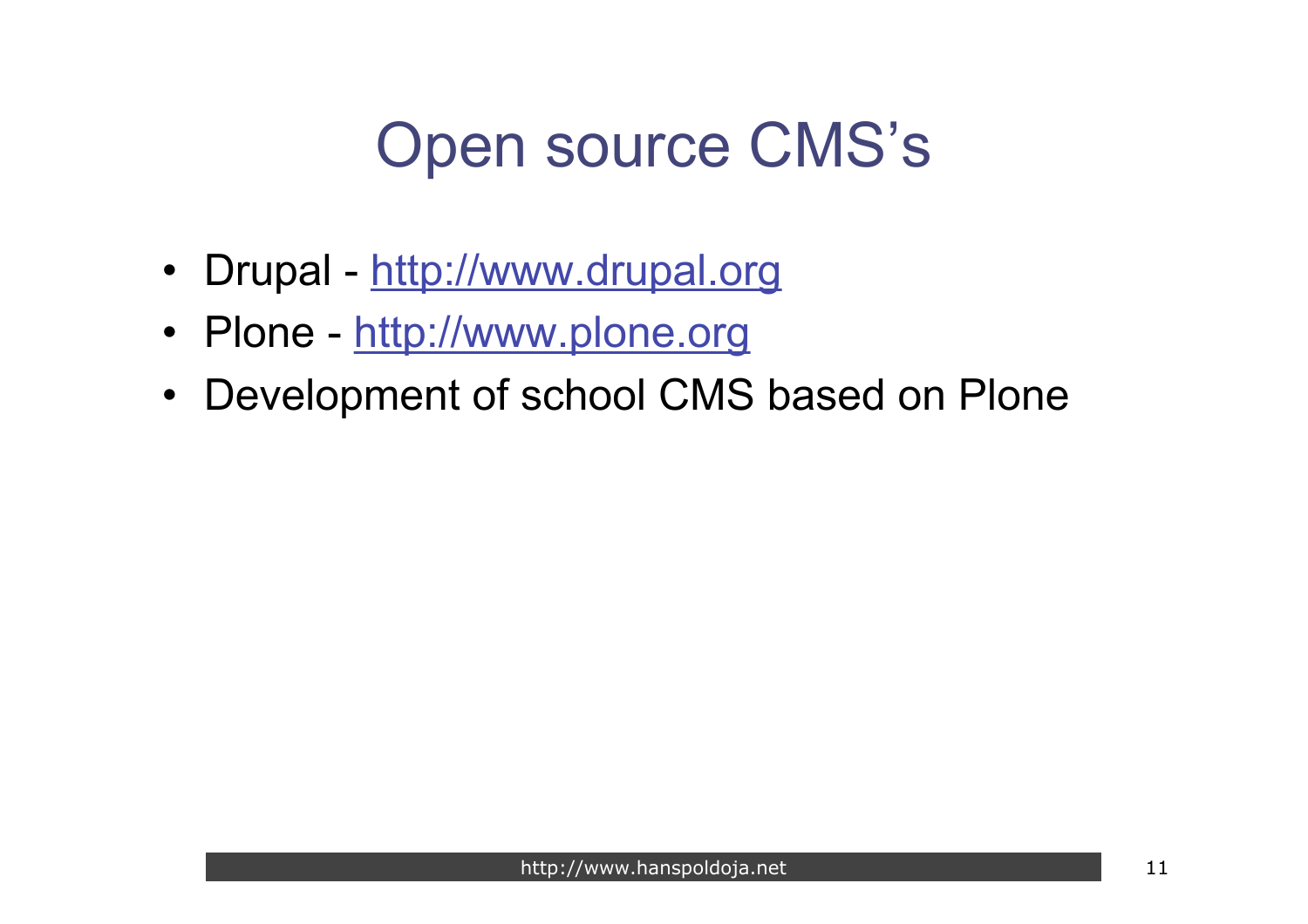### Example of an open source project: VIKO

- VIKO virtual learning environment for Estonian schools
- Started as a student project in Tallinn Pedagogical University (in 2001)
- Development was supported by Tiger Leap Foundation (in 2001-2003)
- Released under GPL license
- Development continues by community of volunteers and university students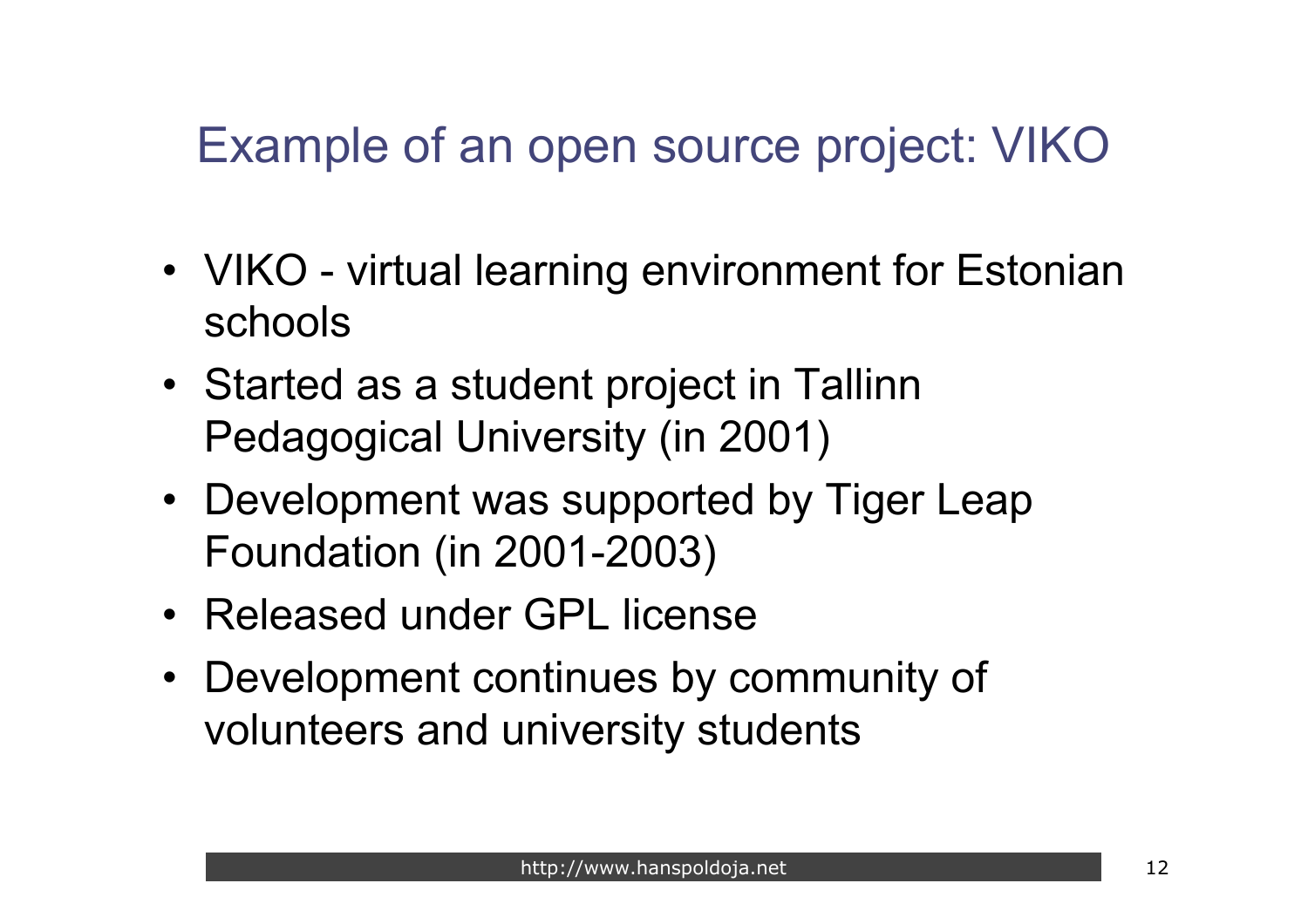# Functionalities of VIKO

- Course information
- Student management with activity control
- Grading
- Course calendar with hometasks
- File management
- Threaded forum
- Bookmark management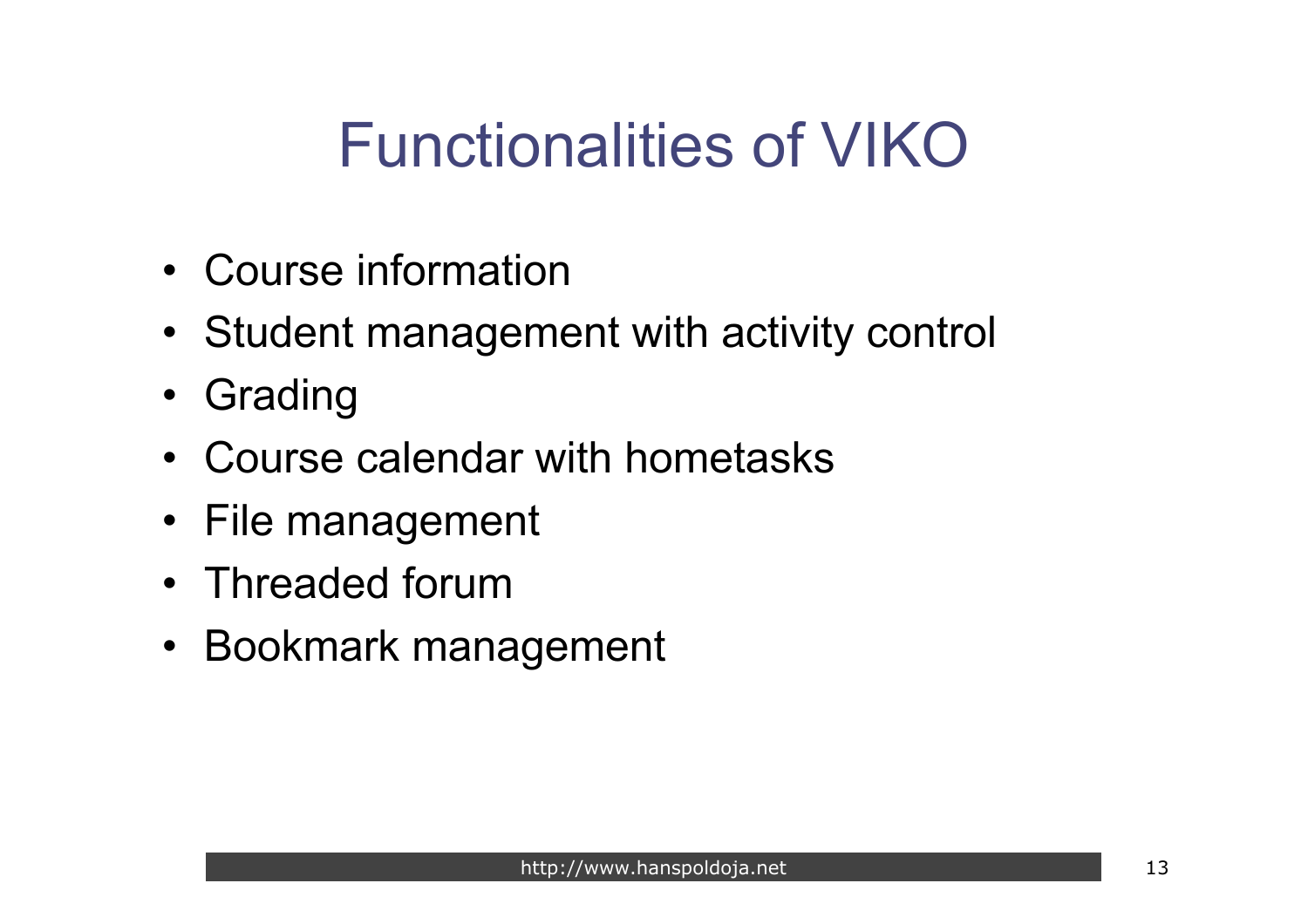### Teachers environment



TPÜ Haridustehnoloogia keskus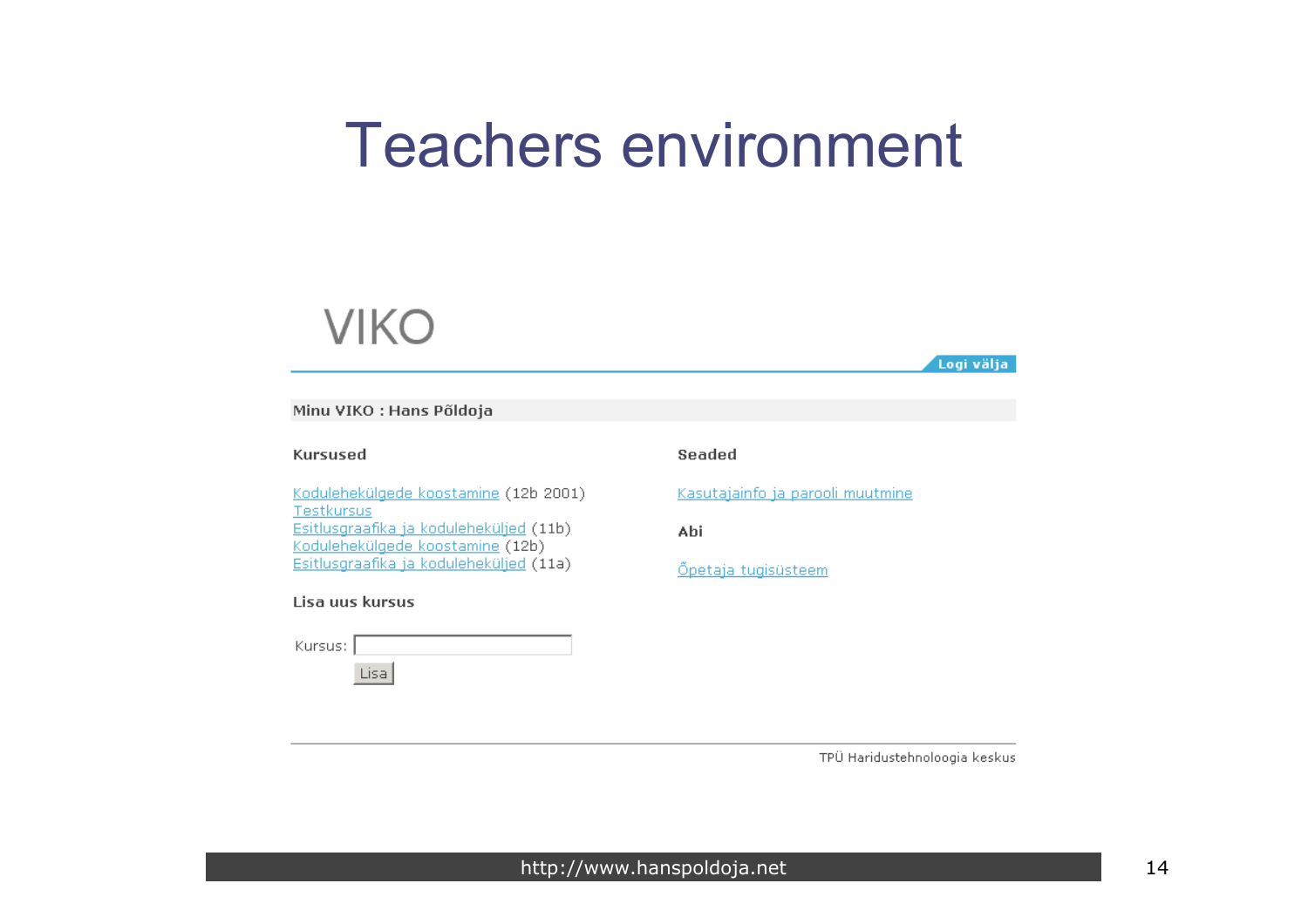# Course information

### **VIKO**

Logi välja

Minu VIKO | Kursuse info | Õpilased | Tunnid | Failid | Foorum | Lingid

Kursuse info : Esitlusgraafika ja koduleheküljed (11a)

| Kursus:       | Esitlusgraafika ja koduleheküljed                                                                                                                                                                                         |
|---------------|---------------------------------------------------------------------------------------------------------------------------------------------------------------------------------------------------------------------------|
| Klass:        | 11a                                                                                                                                                                                                                       |
| Õpetaja:      | Hans Põldoja                                                                                                                                                                                                              |
| e-mail:       | infojuht@lillekyla.tln.edu.ee                                                                                                                                                                                             |
| Kursuse sisu: | 1) Multimeedia esitluste koostamine:<br>- esitluse loomine;<br>- graafika lisamine esitlusele;<br>- objektide lisamine esitlusele;<br> - animatsioonid ja siirdeefektid;<br>- esitluste kujunduspõhimõtted;               |
| Hindamine:    | lArvestuslikud hinded:<br>- esitlus inglise keeles (11. november);<br>- arvutigraafika tööde portfolio (17. veebruar);<br>- kodulehekülg vabal teemal (19. mai);<br>- arvestuslik hinne vähemalt 2 protsessihinde põhjal. |
| Öpikud:       |                                                                                                                                                                                                                           |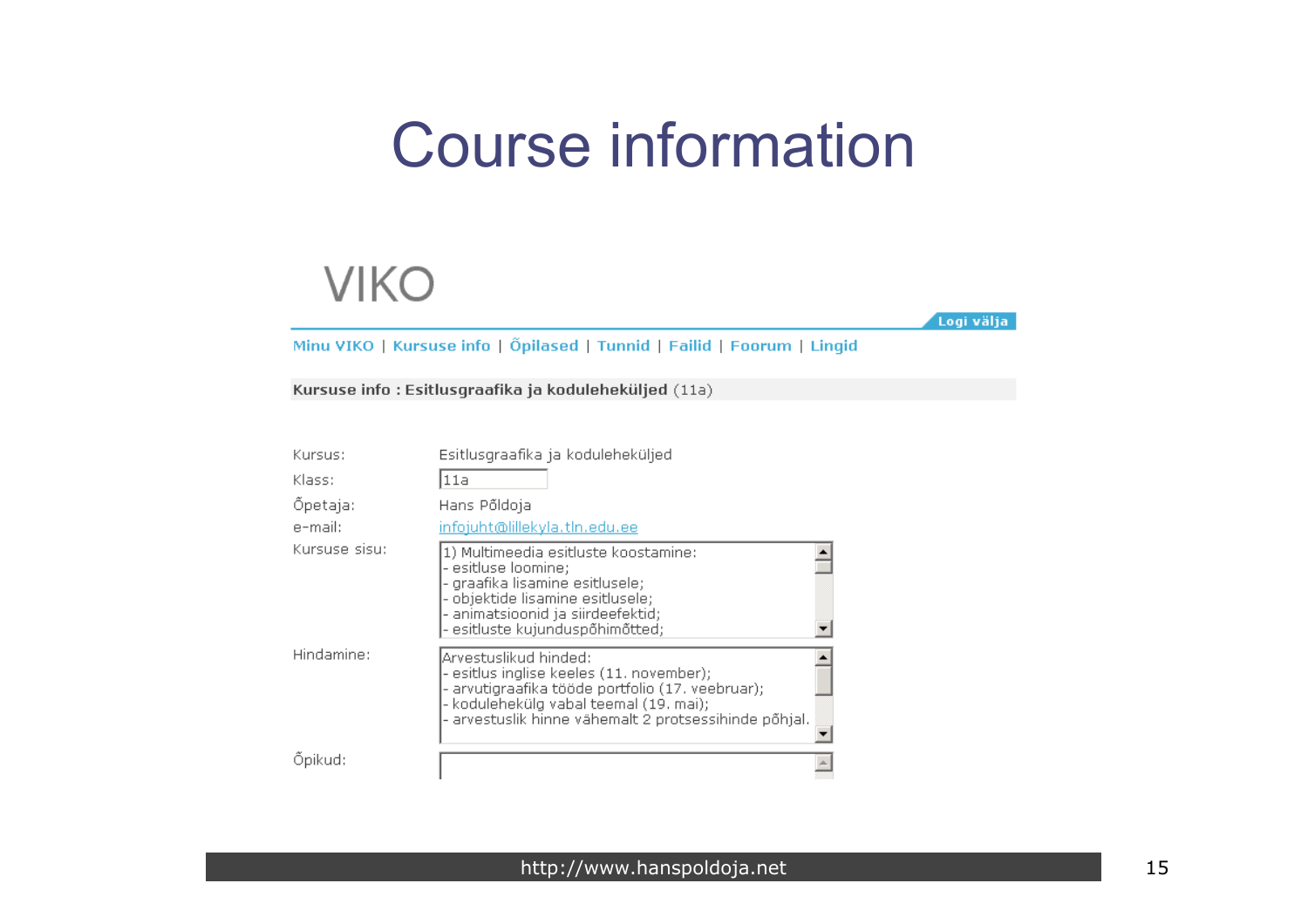## Course information

### **VIKO**

Logi välja

#### Minu VIKO | Kursuse info | Õpilased | Tunnid | Failid | Foorum | Lingid

#### Kursuse info : Esitlusgraafika ja koduleheküljed

| Kursus:       | Esitlusgraafika ja koduleheküljed                                                                                                                                                                                                          |  |
|---------------|--------------------------------------------------------------------------------------------------------------------------------------------------------------------------------------------------------------------------------------------|--|
| Õpetaja:      | Hans Põldoja                                                                                                                                                                                                                               |  |
| e-mail:       | infojuht@lillekyla.tln.edu.ee                                                                                                                                                                                                              |  |
| Kursuse sisu: | 1) Multimeedia esitluste koostamine:<br>– esitluse loomine;<br>- graafika lisamine esitlusele;<br>- objektide lisamine esitlusele;<br>- animatsioonid ja siirdeefektid;<br>- esitluste kujunduspõhimõtted;<br>– esitluse malli koostamine. |  |
|               | 2) Arvutigraafika:<br>- RGB värvimudel;<br>- enamkasutatavad rastergraafikaformaadid;<br>- lihtsam graafikatöötlus;<br>- skanneerimine;<br>- tekstide kujundamine;<br>- GIF animatsioonide koostamine.                                     |  |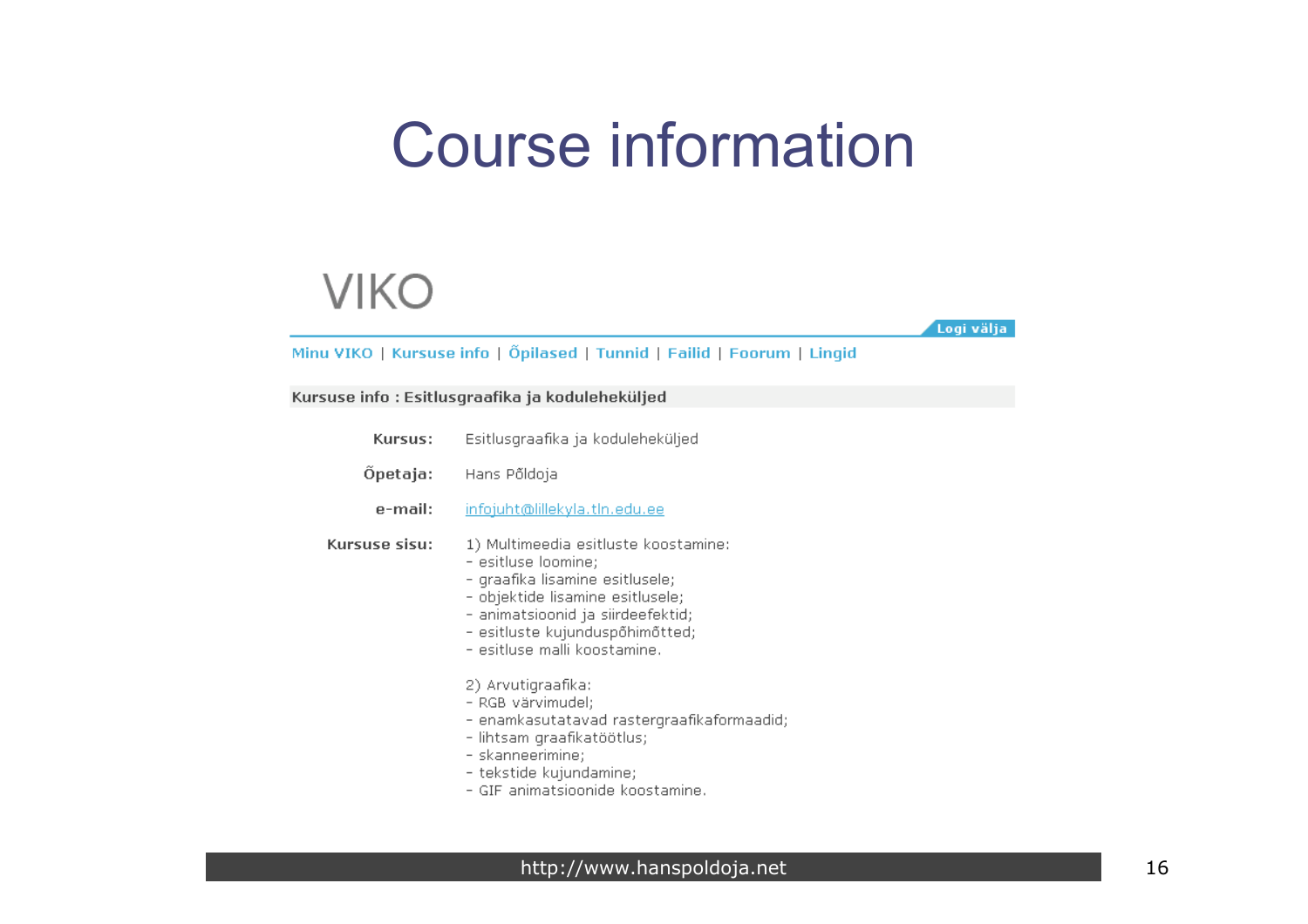### Course calendar

### **VIKO**

Logi välja

#### Minu VIKO | Kursuse info | Õpilased | Tunnid | Failid | Foorum | Lingid

#### Tunnid: IT õppekavaarenduses

| Kuupäev | Tunni sisu                                                                                                                                                                                                                  | Kodune ülesanne                                                                                                                                                                                                                                                                                         | Tähtaeg | Hinne |
|---------|-----------------------------------------------------------------------------------------------------------------------------------------------------------------------------------------------------------------------------|---------------------------------------------------------------------------------------------------------------------------------------------------------------------------------------------------------------------------------------------------------------------------------------------------------|---------|-------|
| 12.05   | IT uuenevas õppekavas -<br>õppekavaarenduse<br>metodoloogilised alused,<br>erinevad käsitlused, \"kuumad<br>teemad\" õppekavaarenduses<br>infoajastul. IT läbiva teemana<br>Eesti üldhariduskoolide riiklikus<br>õppekavas. | Koostage rühmatöös (2-3<br>liikmelistes rühmades)<br>interdistsiplinaarse IT-põhise<br>őpiprojekti kava (sis. vähemalt<br>projekti eesmärke lähtuvalt RÕK<br>2002-st, oodatud õpitulemusi,<br>tegevuskava, ülesandeid ja<br>hindamiseeskirja). Laadige töö<br>tekstidokumendina üles VIKO<br>keskkonda. | 26.05   |       |
| 26.05   | IKT pädevused õppekavas -<br>pädevusstandardid<br>õppekavaarenduses, IKT alaste<br>pädevusstandardite süsteemid<br>eri tasemetele, IKT pädevuste<br>hindamine.                                                              | Valmistada RŐK 2002 IKT<br>pädevustest lähtuvalt<br>multimeedia-õppevahend ühe<br>pädevuse õpetamiseks ja test<br>selle pädevuse hindamiseks.                                                                                                                                                           | 09.06   |       |
| 09.06   | IKT vahendid<br>õppekavaarenduses -<br>elektroonilised tugisüsteemid,                                                                                                                                                       | Arvestus: rühmatöö.<br>presentatsioon ja online-test.                                                                                                                                                                                                                                                   | 09.06   |       |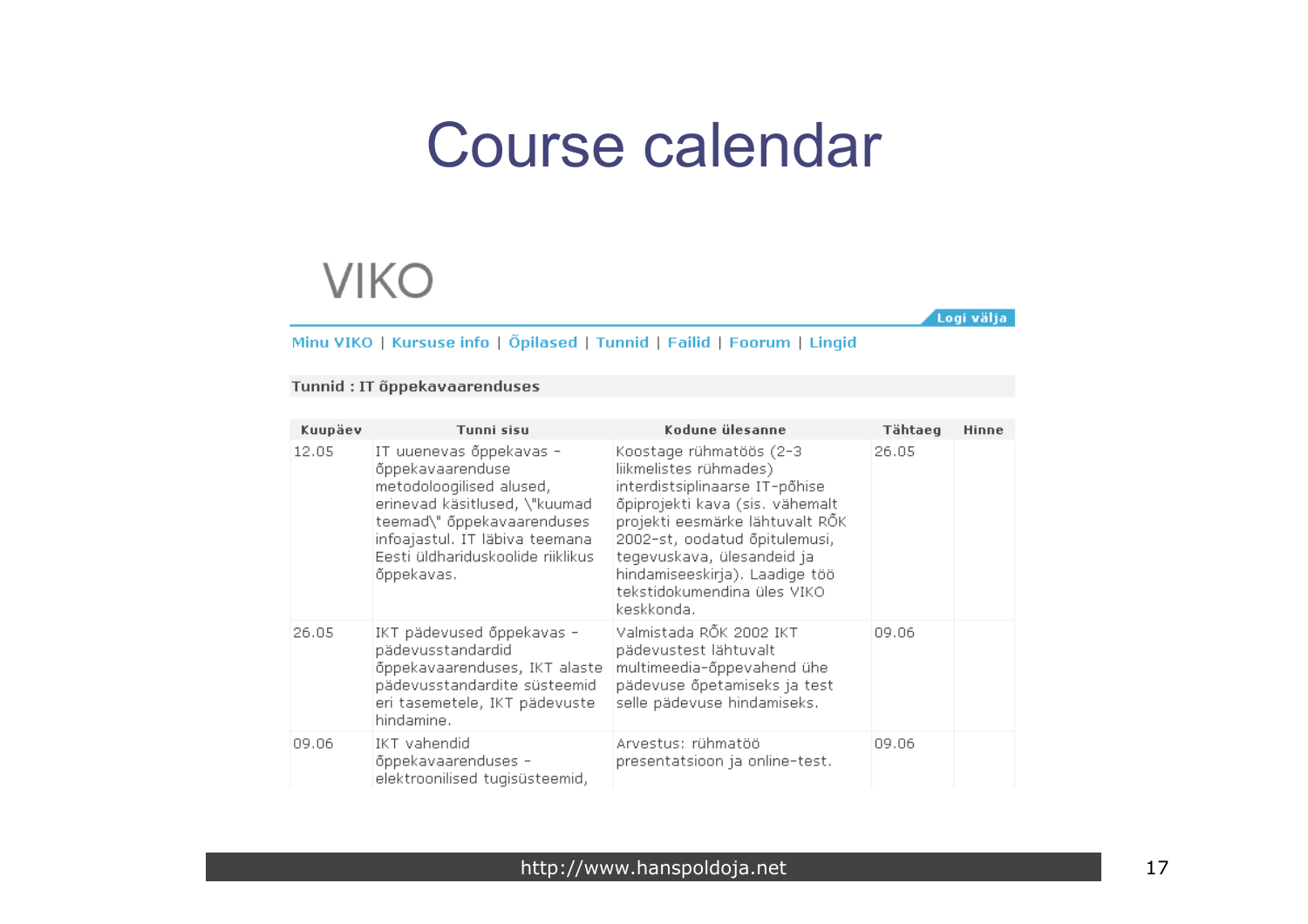## File management

**VIKO** 

Logi välja

Minu VIKO | Kursuse info | Õpilased | Tunnid | Failid | Foorum | Lingid

#### Failid : IT õppekavaarenduses

| Faili nimi                                                                                                                                                                                       | Tüüp | Maht  |
|--------------------------------------------------------------------------------------------------------------------------------------------------------------------------------------------------|------|-------|
| <u> Õppekava-arenduse mudelitest</u><br>Lühireferaat erinevatest lähenemistest õppekava arendusele<br>Marsh & Willise raamatu \"Curriculum - alternative approaches,<br>onqoinq issues\" põhjal. | doc  | 51 KB |
| IKT riiklikus õppekavas 2002<br>Kaaskiri riikliku õppekava 2002.a. sügisel kehtima hakkavale<br>versioonile.                                                                                     | rtf  | 37 KB |
| Koolininformaatika ja \"teine kirjaoskus\"<br>M.L. artikkel ajakirjast A&A                                                                                                                       | rtf  | 66 KB |

TPÜ Haridustehnoloogia keskus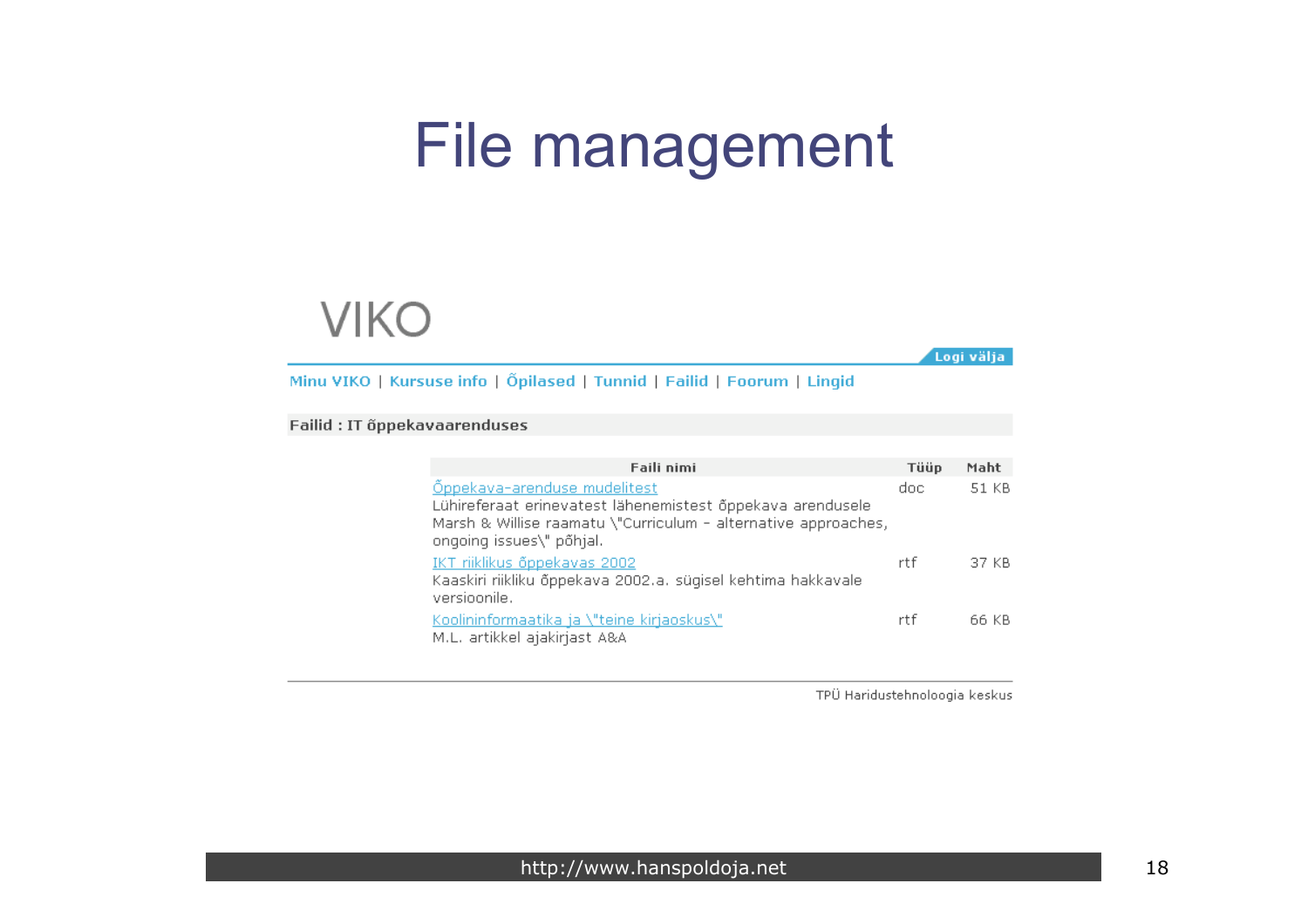### Threaded forum

### **VIKO**

Logi välja

 $\triangleq$ 

Minu VIKO | Kursuse info | Õpilased | Tunnid | Failid | Foorum | Lingid

Foorum : IT õppekavaarenduses

| Teema                                      | Saatja          | Aeg         |
|--------------------------------------------|-----------------|-------------|
| Esmamulje VIKOst (9)                       | Mart Laanpere   | 12.05 15:47 |
| esmamulje (2)                              | Tiina Puusalu   | 12.05 15:48 |
| Huvitav, huvitav? (3)                      | Andres Sarri    | 12.05 15:50 |
| Kuidas faile uploadida? (1)                | Toomas Rähn     | 12.05 15:51 |
| Hariduse misjoonist meil ja mujal (1)      | Olev Räisa      | 12.05 15:54 |
| <u> Õppekava-arenduse metodoloogia</u> (1) | Mart Laanpere   | 12.05 16:09 |
| Nimi(2)                                    | Martin Sillaots | 12.05 16:10 |
| Palve(2)                                   | Toomas Rähn     | 12.05 23:19 |
| Veel VIKO-st (2)                           | Toomas Rähn     | 13.05 10:31 |
| Ma olen rumal : $(2)$                      | Toomas Rähn     | 19.05 23:20 |
| Kuidas laadida? (2)                        | Martin Sillaots | 24.05 18:57 |
| Simu: IT roll kooli õppekavas (57)         | Mart Laanpere   | 09.06 14:12 |

#### Lisa uus teema

Saatja: Hans Põldoja

Teema: Sốnum: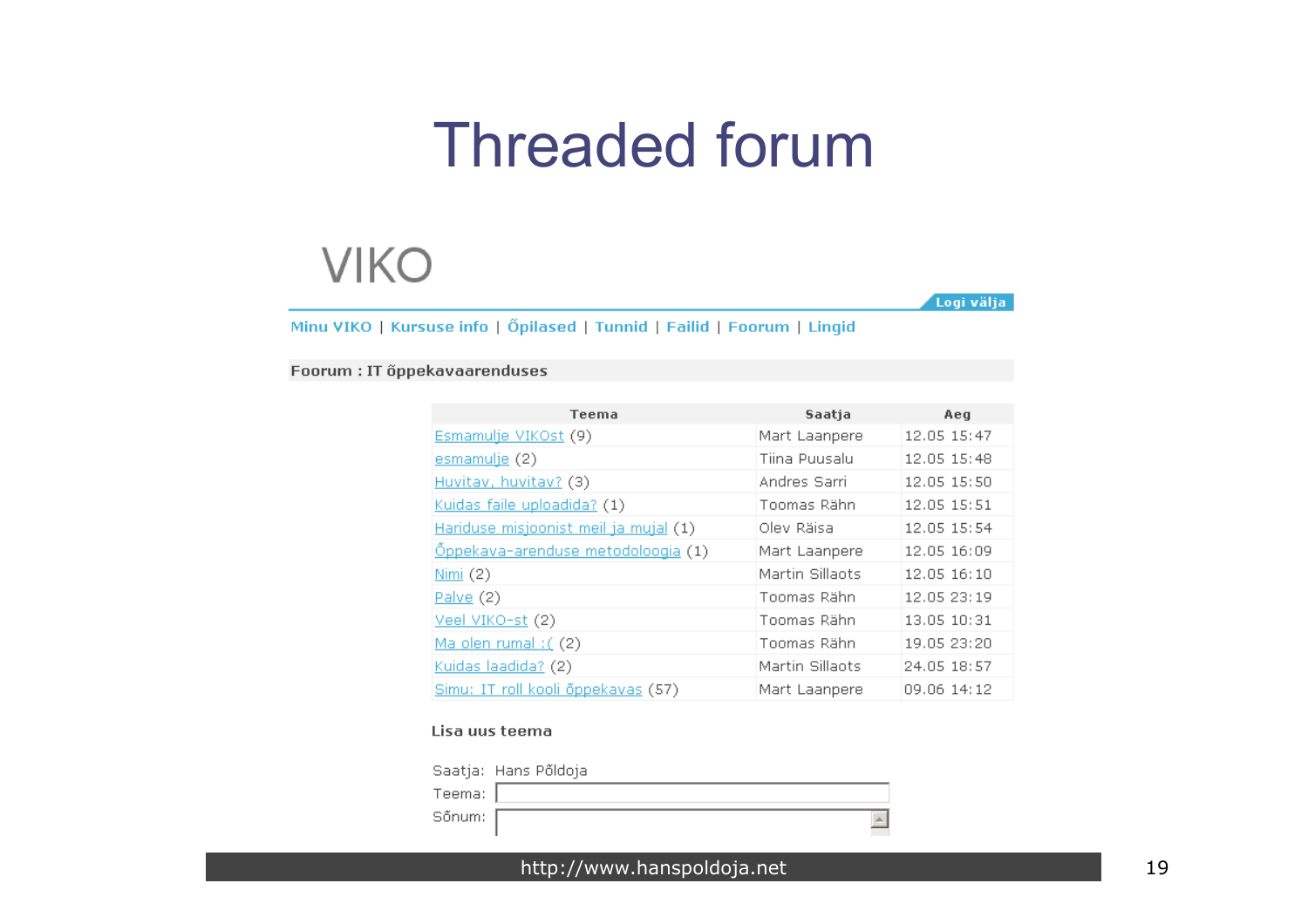# Open source development

- Strong contact with end users:
	- mailing lists
	- teacher training
	- users give feedback to scenarios and user interface mockups
	- development sprints planned for the future
- Main benefit for developers is learning
- Open source development boosts the whole software industry in Estonia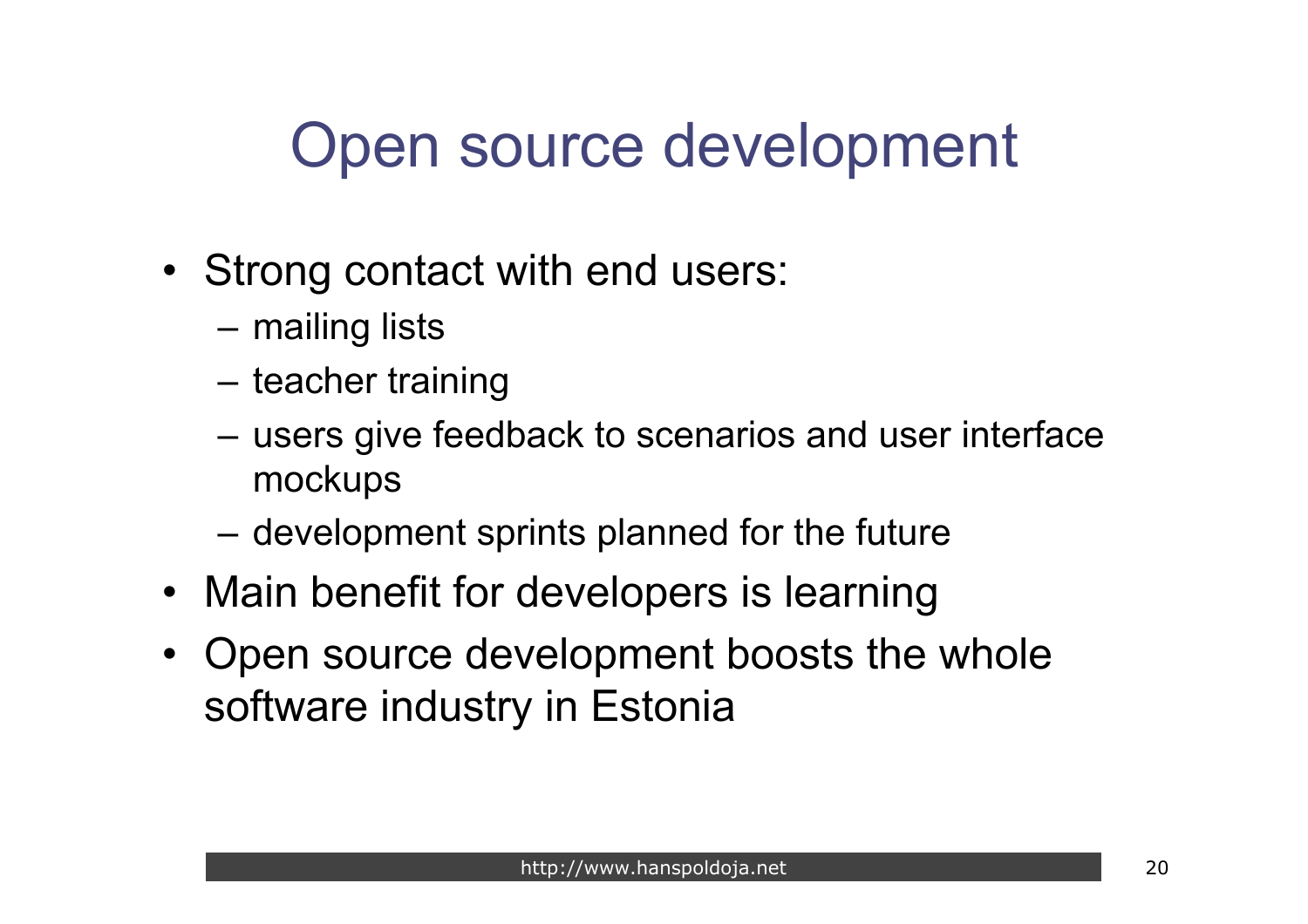# Open source is not enough

- Important part of educational software is learning content, therefore GPL is not enough
- Tiger Leap Foundation has decided that all future software projects supported by them must be released under the terms of GPL (for source code) and Creative Commons (for learning content)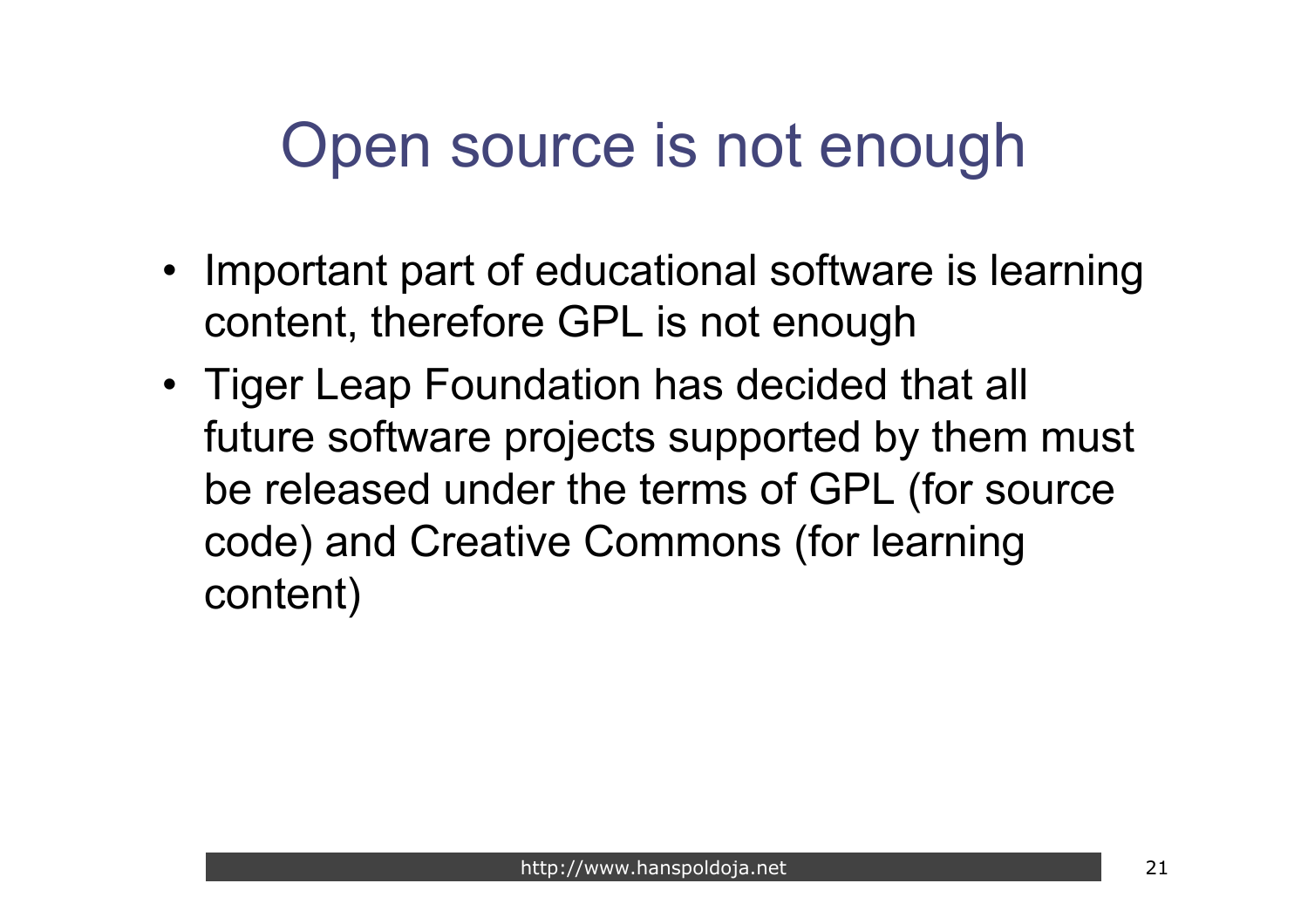# Open content

- Open content describes any kind of creative work including articles, pictures, audio, and video that is published in a format that explicitly allows the copying of the information
- Open content licenses: GNU Free Documentation License, Creative Commons license

http://creativecommons.org

- Open content is important to achieve the reusability of learning content
- Estonica online encyclopedia released under Creative Commons: http://estonica.org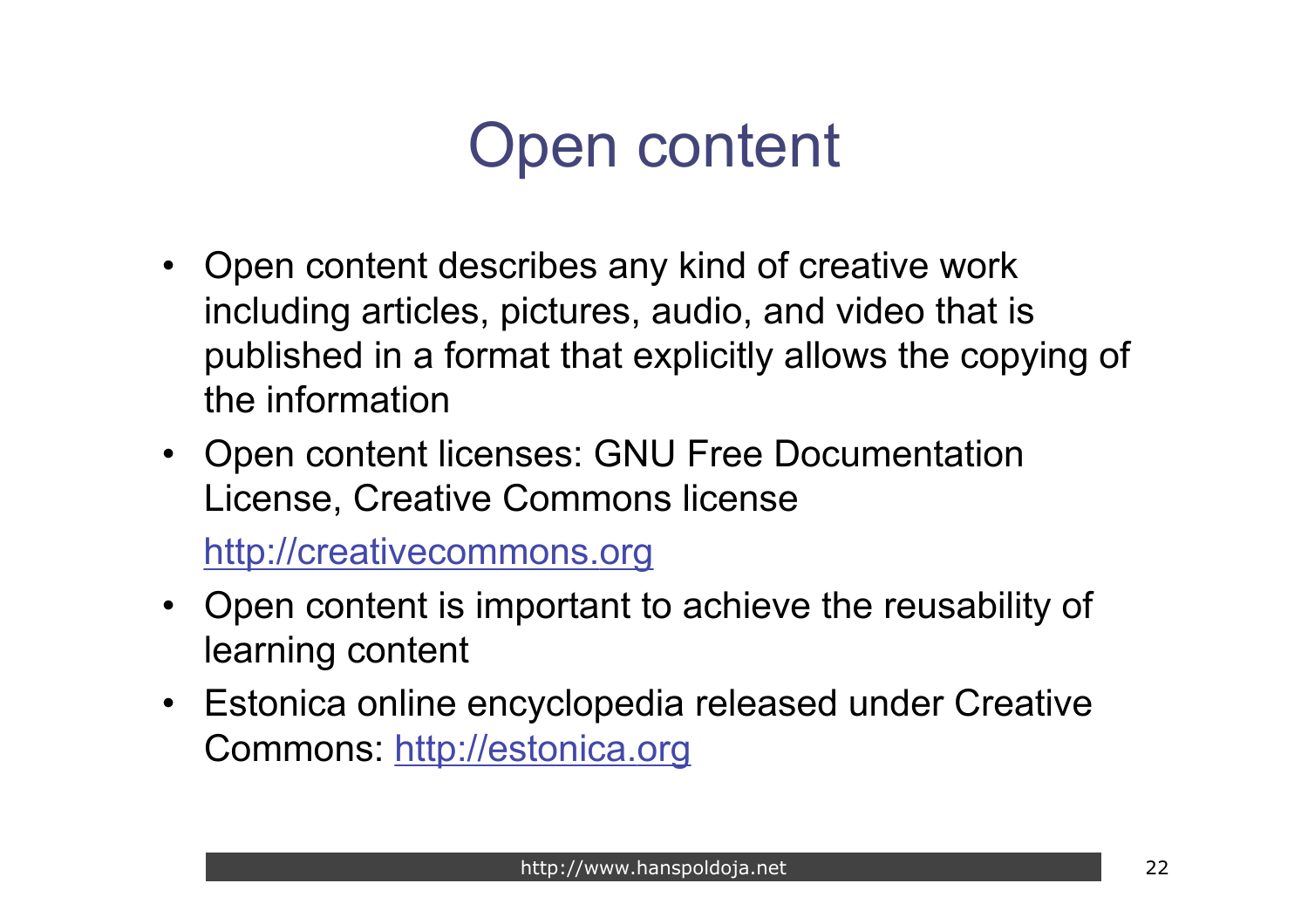# Problems with GPL and CC

- In some cases the distinction between software and content is not clear
- With several technologies the meaning of source code is not clear (e.g. Flash, digital video, ...)
- Should the specific formulas/algorithms also be open?
- It is possible, that we going to have less project proposals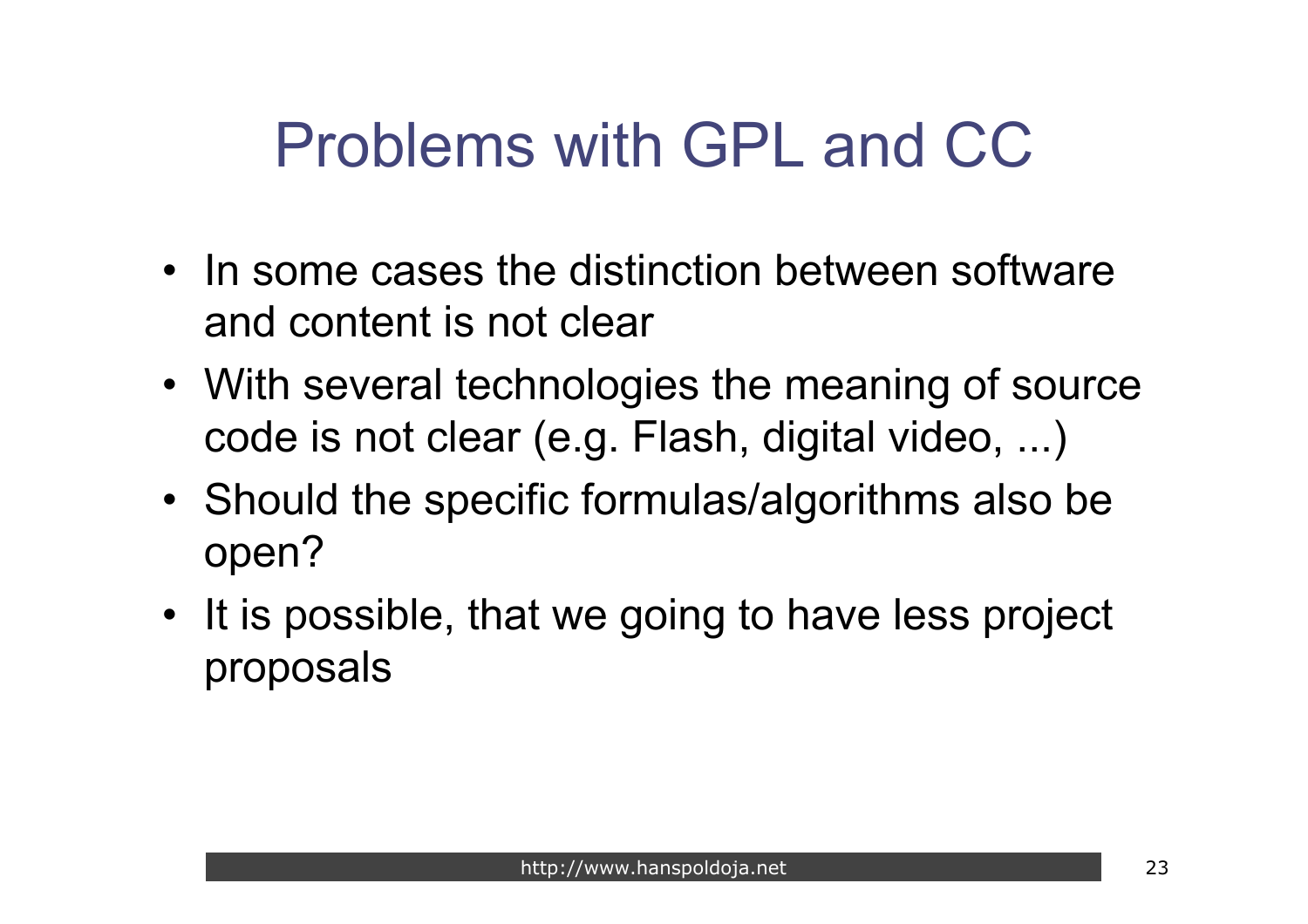# **Conclusions**

- In the context of educational software we need open content license together with open source license
- Open source software will not succeed in schools without community and support
- IT companies are not ready to provide large scale support to other operating systems than Windows